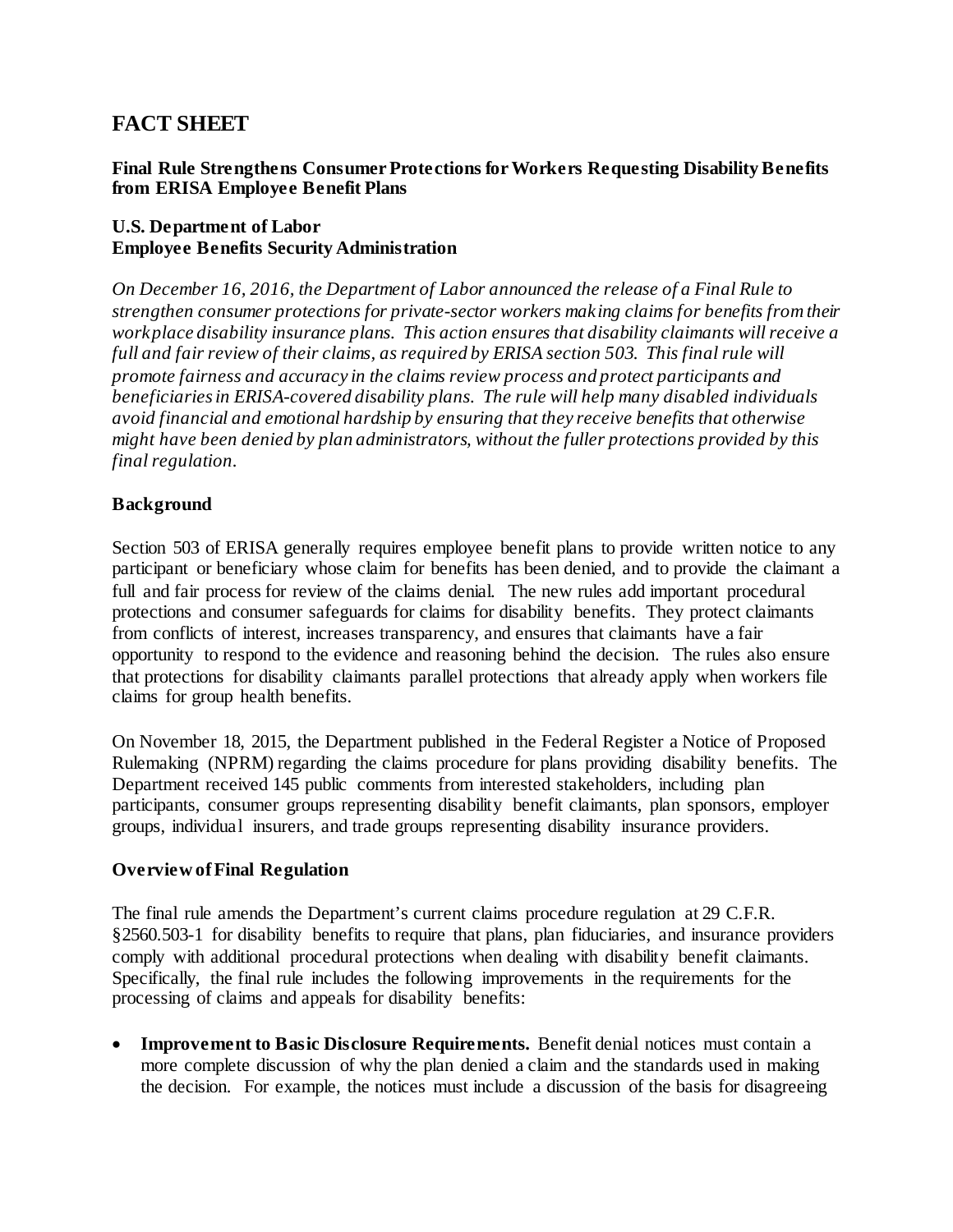with a disability determination made by the Social Security Administration if presented by the claimant in support of his or her claim.

- **Right to Claim File and Internal Protocols.** Benefit denial notices must include a statement that the claimant is entitled to receive, upon request, the entire claim file and other relevant documents. Currently this statement is required only in notices denying benefits on appeal. Benefit denial notices also have to include the internal rules, guidelines, protocols, standards or other similar criteria of the plan that were used in denying a claim or a statement that none were used. Currently, instead of including these internal rules and protocols, benefit denial notices have the option of including a statement that such rules and protocols were used in denying the claim and that a copy will be provided to the claimant upon request.
- **Right to Review and Respond to New Information Before Final Decision.** The final rule prohibits plans from denying benefits on appeal based on new or additional evidence or rationales that were not included when the benefit was denied at the claims stage, unless the claimant is given notice and a fair opportunity to respond.
- **Avoiding Conflicts of Interest.** Plans must ensure that disability benefit claims and appeals are adjudicated in a manner designed to ensure the independence and impartiality of the persons involved in making the decision. For example, a claims adjudicator or medical or vocational expert could not be hired, promoted, terminated or compensated based on the likelihood of the person denying benefit claims.
- **Deemed Exhaustion of Claims and Appeal Processes.** If plans do not adhere to all claims processing rules, the claimant is deemed to have exhausted the administrative remedies available under the plan, unless the violation was the result of a minor error and other specified conditions are met. If the claimant is deemed to have exhausted the administrative remedies available under the plan, the claim or appeal is deemed denied on review without the exercise of discretion by a fiduciary and the claimant may immediately pursue his or her claim in court. The final rule also provides that the plan must treat a claim as re-filed on appeal upon the plan's receipt of a court's decision rejecting the claimant's request for review.
- **Certain Coverage Rescissions are Adverse Benefit Determinations Subject to the Claims Procedure Protections.** Rescissions of coverage, including retroactive terminations due to alleged misrepresentation of fact (e.g. errors in the application for coverage) must be treated as adverse benefit determinations, thereby triggering the plan's appeals procedures. Rescissions for non-payment of premiums are not covered by this provision.
- **Notices Written in a Culturally and Linguistically Appropriate Manner.** The final rule requires that benefit denial notices have to be provided in a culturally and linguistically appropriate manner in certain situations. The final rule essentially adopts the ACA standard for group health benefit notices. Specifically, if a disability claimant's address is in a county where 10 percent or more of the population is literate only in the same non-English language, benefit denial notices must include a prominent statement in the relevant non-English language about the availability of language services. The plan would also be required to provide a verbal customer assistance process in the non-English language and provide written notices in the non-English language upon request.

The final rule largely adopts the improvements described in the Notice of Proposed Rulemaking, but some notable changes from the proposal are: (1) the list of examples of persons involved in the decision-making process who must be insulated from the plan's conflicts of interest has been